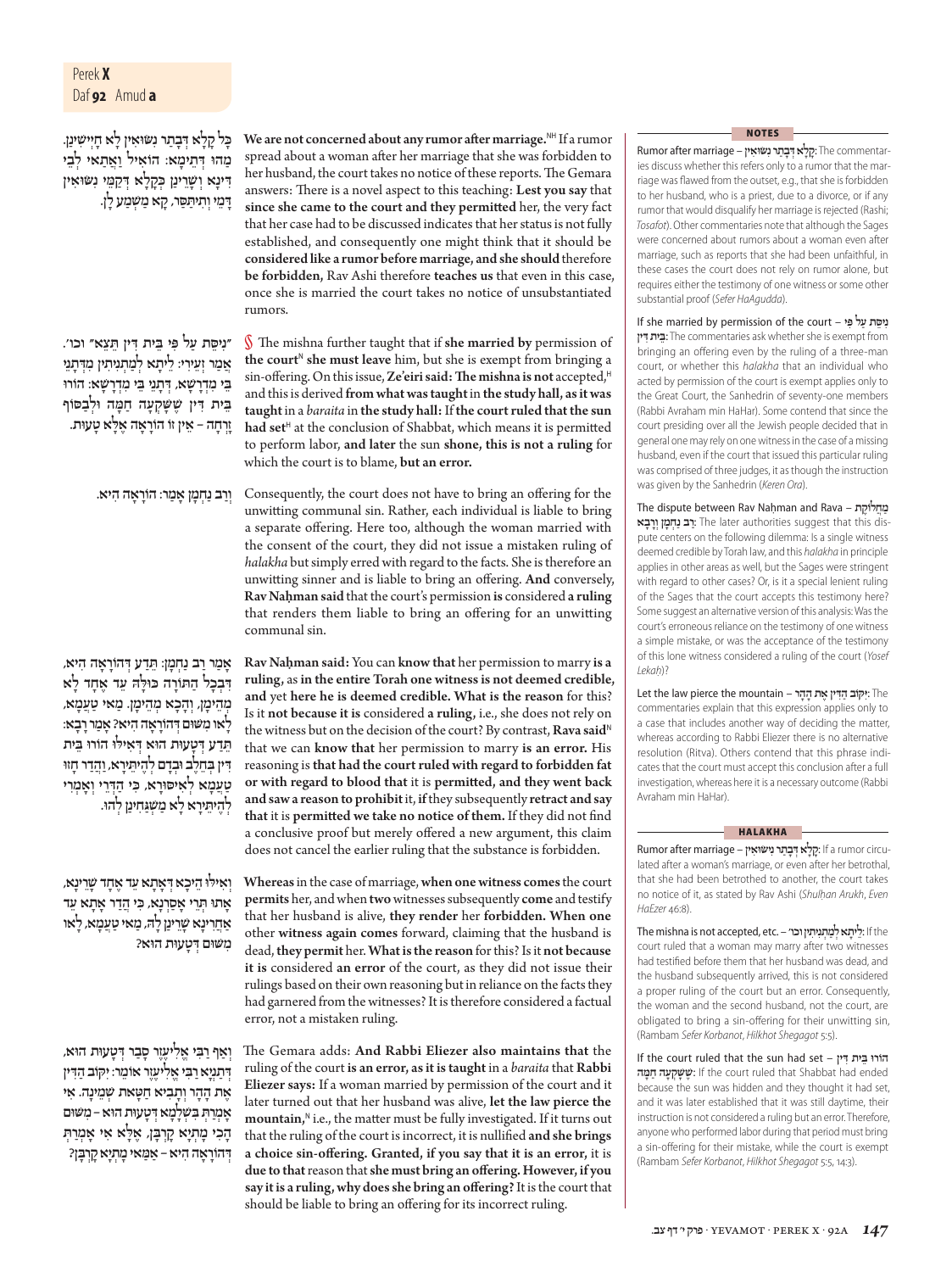**NOTES**

**:הֵלְכַהּ וְקִלְקְלֵה – She went and ruined herself** The Jerusalem Talmud states that this is comparable to a case of a court that declared that forbidden fat was permitted, and someone ate forbidden fat and blood. His consumption of blood demonstrates that he did not act on the basis of the court's ruling.

 Whose husband and child went – **ךְ לַהָשֶׁ** :as understood be should This **ַּ**:**ב ְעָל ּה ּוְבָנ ּה** Whose husband or child. The same ruling applies if only one of them went overseas and the other stayed home, in a case where the erroneous report concerned the time of death of the absent party (*Tosefot Yom Tov*).

 And afterward they said to her – **ךְ כָּ חרַאַוְ הּ לָ רוּ מְ אָ**: This must refer to a case where the second set of witnesses proved that the first pair were false, conspiring witnesses, thereby negating their testimony entirely, as otherwise the matter remains in doubt. In normal cases of conflicting testimony, a wife does not have to leave her husband due to the more recent account (*Nimmukei Yosef* ).

 She must leave – **צאֵתֵּ** : The commentaries discuss the possible significance of the fact that in this case the *tanna* does not state: She must leave this one and that one. This might indicate that if the husband is found to be still alive she may return to him. Alternatively, it is possible that she is in fact forbidden to both of them, but as he is probably dead the *tanna* merely dealt with her relationship to the second man (Rid).

**ְוִד ְלָמא ָקָסַבר ַרִּבי ֱאִל ֶיעֶזר ָי ִחיד ֶׁשָע ָׂשה ּכן, ַמה ִ״יּ ּקוֹב ְּב ָהוֹרַאת ֵּבית ִ ּדין ַחָיּיב? ִאם ֵ ַהִ ּדין ֶאת ָהָהר״?**

**ּ ״הוֹרוָה ֵּבית ִ ּדין ְל ִהָּנֵׂשא״ כו׳. ַמאי ִקְל ְקָלה? ּינָתה, ַרִּבי ָ יוֹחָנן ָאַמר: ַרִּבי ֱאִל ֶיעֶזר ֵאוֹמר: ִז ְ ַאְלָמָנה ְלכֵֹהן ָּגדוֹל, ְּג ּרו ָׁשה ַוֲח ּלוָצה ְלכֵֹהן ֶהְדיוֹט.** 

**ּכן ַאְלָמָנה ְלכֵֹהן ּכל ֶׁשֵ ּינָתה, ָ ַמאן ְ ּדָאַמר ִז ְ ָּגדוֹל. ַמאן ְ ּדָאַמר ַאְלָמָנה ְלכֵֹהן ָּגדוֹל, ֲאָבל ּינָתה לֹא. ַמאי ַטֲעָמא – [ְ ּדָא ְמָרה]: ַא ּתּון ִז ְ ּהוא ְ ּד ָׁשֵו ִיתין ְּפ ּנוָיה.**

**ּכָו ֵות ּיה ְ ּדַרִּבי ָ יוֹחָנן: ּ הוֹרוָה ֵּבית ִ ּדין ַּתְנָיא ְ ּכגוֹן ַא ְלָמָנה ְל ִהָּנֵׂשא, ְוָה ְלָכה ְו ִק ְל ְקָלה, ְ ְלכֵֹהן ָּגדוֹל, ְּג ּרו ָׁשהַוֲח ּלוָצה ְלכֵֹהן ֶהְדיוֹט – ּכל ִּב ָיאה ּוִב ָיאה, ִ ּד ְבֵרי ַחֶיּ ֶיבת ְּבָקְרָּבן ַעל ָ ַרִּבי ֶאְלָעָזר.** 

**ַוֲחָכ ִמים ְאוֹמִרים: ָקְרָּבן ֶאָחד ַעל ַה ּכֹל. ּו ִמוֹדים ֲחָכ ִמים ְלַרִּבי ֶאְלָעָזר ֶׁש ִאם ִנֵּׂשאת ּכל ַלֲח ִמָּׁשה ְּבֵני ָאָדם, ֶׁשַחֶיּ ֶיבת ְּבָקְרָּבן ַעל ָ ֶאָחד ְוֶאָחד, ִהוֹאיל ְו ּגו ִפין ּמו ְחָל ִקין.**

**מתני׳ ָה ִאָּׁשה ֶׁשָהַל ְך ַּב ְעָל ּה ּוְבָנ ּה ִל ְמִד ַינת ּכ ְך ַהָיּם, ּוָב ּאו ְוָא ְמ ּרו ָל ּה: ֵמת ַּבֲעֵל ְיך ְוַאַחר ָ ּכ ְך ָא ְמ ּרו ָל ּה: ִח ּילּוף ֵמת ְּבֵנְך. ְוִנֵּׂשאת, ְוַאַחרָ ָה ּיו ַהְ ּדָבִרים – ֵּתֵצא, ְוַהָּוָלד ִר ׁאשוֹן ְוַאֲחרוֹן ַמ ְמֵזר.**

The Gemara asks: But perhaps Rabbi Eliezer maintains that an individual who acted by ruling of the court is also liable to bring an offering, and this is why he obligates her to bring an offering, despite the fact that she went ahead with the consent of the court. The Gemara refutes this suggestion: **If so, what** need is there for the special mention of the rationale: **Let the law pierce the mountain?** He should simply have said that she is liable to bring an offering. Rather, Rabbi Eliezer evidently maintains that in general an individual does not have to bring an offering for a sin he committed based on the ruling of a court. Here, however, she must bring a sin-offering because there was an error with regard to the facts.

§ The mishna taught that if the court instructed her to marry, and she went and ruined herself, she is liable to bring an offering. The Gemara asks: **What is** the meaning of: **Ruined herself? Rabbi Eliezer says: She engaged in licentious sexual relations** with a man, i.e., intercourse not for the purpose of marriage. **Rabbi Yoĥanan said:** It means that she married in a prohibited manner, e.g., **a widow to a High Priest,** or **a divorcée or a** *yevama* **who** had **performed** *ĥalitza* **[***ĥalutza***] to a common priest.** 

The Gemara elaborates: According to the one who says that she engaged **in licentious sexual relations,** she is **all the more so** liable to bring an offering if she is a widow who had sexual relations with a High Priest, as she performed an act prohibited by Torah law. Conversely, according to **the one who says** that the mishna is speaking of **a widow** who engaged in relations **with a High Priest,** it is only in that case that she must bring an offering; however, if she engaged in licentious sexual relations she is not is liable to bring an offering. What is the reason? As she can say: It is you who deemed me unattached, and although my behavior was unseemly, I may live with whomever I choose as a single woman.

The Gemara comments: It is taught in a *baraita* in accordance with the opinion of**Rabbi Yoĥanan:** If**the court ruled that she may marry, and she went and ruined** herself, <sup>N</sup>**for example a widow** who engaged in intercourse **with a High Priest,** or **a divorcée or a** *ĥalutza*who engaged in intercourse with a common priest, she is liable to bring an offering for each and every sexual act, as each is a separate transgression. This is **the statement of Rabbi Elazar.**

**And the Rabbis say** that she brings **one off ering for all** of them, as she performed them all in a single lapse of awareness. **And the Rabbis concede to Rabbi Elazar that if** a married woman **married** in error, e.g., **to fi ve people, that she is liable to** bring **an off ering for each and every one** of them, **since** they are **separate bodies.** She is obligated to bring an offering for each separate man with whom she engaged in sexual relations.<sup>H</sup>

 $\bf{MISHNA}^{\text{With regard to a woman whose husband and chillo.}$ said to her: Your husband died and afterward your child died, she does not require levirate marriage, as she had a child when her husband died. **And** for this reason she **married** another man. **And** if **aft erward**  they said to her<sup>N</sup> that the matters were reversed, i.e., the child died before the husband, which means that she did require levirate marriage, she is therefore a *yevama* who married a stranger without *ĥalitza* and she must consequently leave<sup>N</sup> her second husband. And with regard to **the fi rst child,** the one born before they heard about the reversal, **and**  the last one, born after they realized who actually died first, each of these children is **a** *mamzer***.**

### **HALAKHA**

 the committed who One **ָ**:**קְרָּבנוֹת ְמֻחָּל ִקים** – offerings Separate same transgression several times due to a single lapse of awareness, e.g., if a woman unwittingly had ongoing relations with a man forbidden to her, she is liable to bring one sin-offering. If she had intercourse with different men, even if the same transgression was performed in one lapse of awareness, e.g., a married woman who married several men one after the other when she was mistakenly permitted to remarry, she must bring

a separate offering for each and every man (Rambam *Sefer Korbanot*, *Hilkhot Shegagot* 5:3).

 A woman whose husband and child went, etc. – **ךְ לַהָשֶׁ שהָּׁאִ הָ** .overseas traveled child and husband s'woman A **ַּ**:**ב ְעָל ּה ּוְבָנ ּה וכו׳** After being informed that her husband had died followed by her son, she went ahead and married another man, under the assumption that she was exempt from levirate marriage. If she subsequently discovers that her son in fact passed away first, she must leave her second husband and is obligated in levirate marriage. However, their child is eligible to marry into the congregation of Israel, as the mishna is in accordance with the rejected opinion of Rabbi Akiva, as explained in the Gemara (Rambam *Sefer Nashim*, *Hilkhot Yibbum VaĤalitza* 3:19; *Shulĥan Arukh*, *Even HaEzer* 159:2).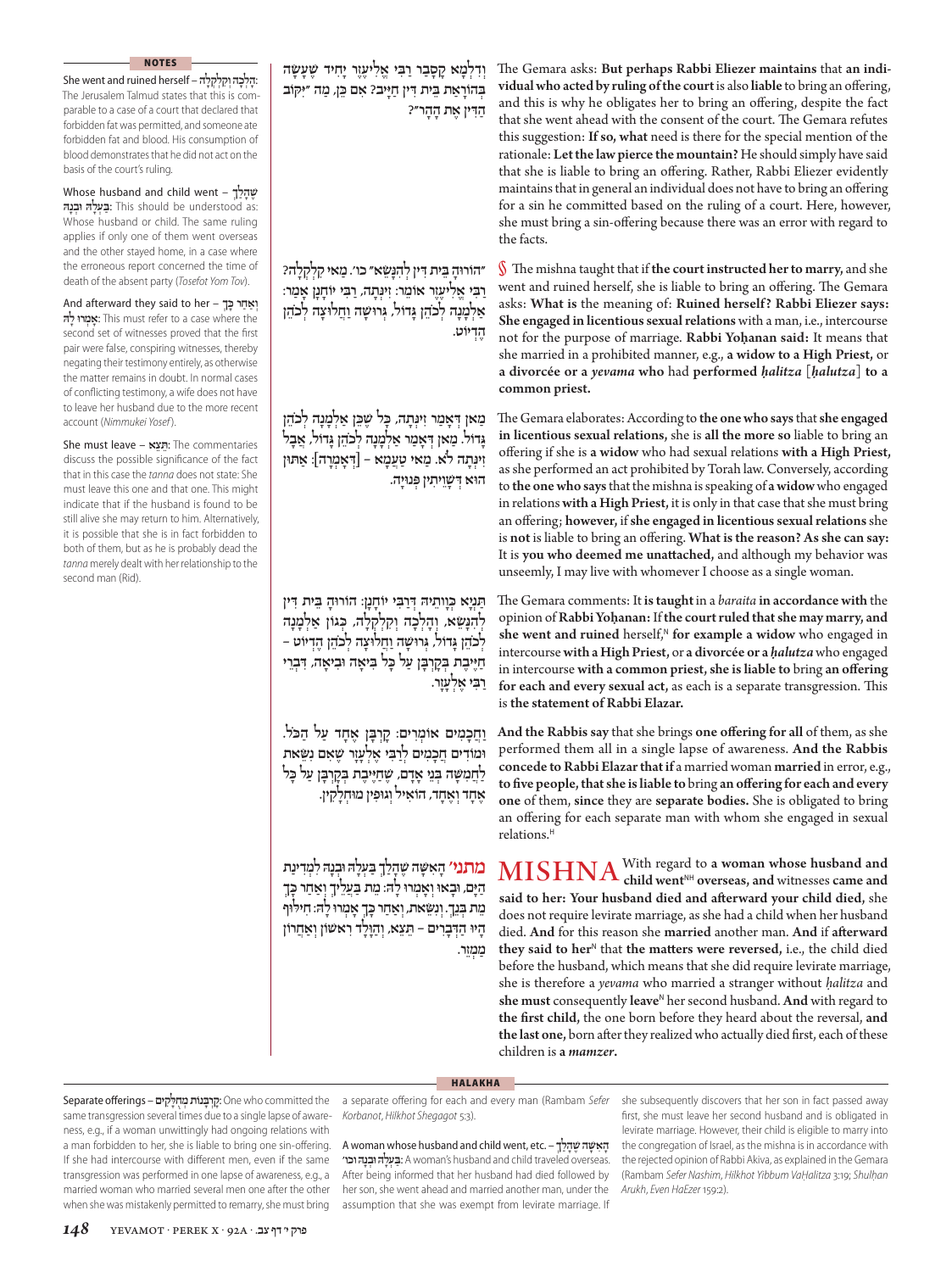which means she married her husband's brother when there was no obligation of levirate marriage, **she must leave** her husband, **and the fi rst child and the last one** are each **a** *mamzer***.** If **they said to**  her: Your husband died, and she married,<sup> $\text{H}$ </sup> and afterward they **said to her** that **he was alive** at the time of her marriage **and he**  later died, she must leave the second husband. And the first child, born when her original husband was still alive, is **a** *mamzer***, and the**  last one, born after his death, is not a *mamzer*. If**they said to her: Your husband died, and she became betrothed** 

Conversely, if they said to her: Your child died and afterward your **husband died, and she** therefore **entered into levirate marriage,**<sup>H</sup> and afterward they said to her that the matters were reversed,

to another man,<sup>H</sup> and afterward her husband came, she is permitted to return to him,<sup>N</sup> as betrothal alone does not render her forbidden to her husband. Furthermore, **although** the **last** man, i.e., her betrothed, **gave her a bill of divorce,** he has **not** thereby **disquali**fied her from marrying into the priesthood. She was never his wife, for the betrothal was invalid, and a bill of divorce given to the wife of another man does not disqualify her. This was taught by Rabbi Elazar ben Matya: The verse states with regard to priests: **"Neither** shall they take **a woman divorced from her husband"**  (Leviticus 21:7), which indicates: And not one who was divorced **from a man who is not her husband,** e.g., the second man in this case.

GEMARA The Gemara asks a question with regard to GEMARA the first section of the mishna: **What is** the meaning of **fi rst** child **and what is** the meaning of **last** child in this context? **If we say** that the **fi rst** means the one born **before** her **hearing** that the report was erroneous, **and** the **last** means the one born **aft er** she **heard, let him teach** simply: **Th e off spring is a**  *mamzer*, as there is no difference between the two cases.

The Gemara explains that **because** the *tanna* wanted to teach in the latter clause: If they said to her your husband died, and she mar**ried, and aft erward they said to her** that **he was alive and he** later **died, the fi rst** child is **a** *mamzer* **and the last one is not a** *mamzer***,**  he also taught in the first clause: The first and the last are each a *mamzer*, despite the fact that in this case it makes no difference whether the child was born before or after she heard.

§ **Th e Sages taught: Th is** mishna is **the statement of Rabbi Akiva, who would say** that **betrothal does not take eff ect for** those **liable for** violating regular **prohibitions,** and therefore the child of a *yevama* who transgressed a prohibition by marrying someone else is a *mamzer*. **However, the Rabbis say** that **there is no** *mamzer* from a *yevama*.<sup>NH</sup> The Gemara asks: And let the Rabbis say, as a principle: **Th ere is no** *mamzer* **from** those **liable for** violating regular **prohibitions.**

The Gemara answers: This *tanna* called the Rabbis is in fact another *tanna* citing the opinion of **Rabbi Akiva,** who claims **that** Rabbi Akiva **said** that a child born **from** those **liable for** violating **prohibitions** proscribing sexual relations with **close** relatives **is a** *mamzer***,**  but one born **from** those **liable for** violating **regular prohibitions,**  i.e., a prohibition that does not involve a family relationship, such as the prohibition that "the wife of the dead man shall not be married outside of the family to one not of his kin" (Deuteronomy 25:5), **is not a** *mamzer***. Rav Yehuda said**

**ּכ ְך ֵמת ַּבֲעֵל ְיך, ָא ְמ ּרו ָל ּה: ֵמת ְּבֵנְך ְוַאַחרָ ּכ ְך ָא ְמ ּרו ָל ּה: ִח ּילּוף ְוִנְתַי ְּיבָמה, ְוַאַחר ָ ָה ּיו ַהְ ּדָבִרים – ֵּתֵצא, ְוַהָּוָלד ִר ׁאשוֹן ְוַאֲחרוֹן ַמ ְמֵזר. ָא ְמ ּרו ָל ּה: ֵמת ַּבֲעֵל ְיך, ּכ ְך ָא ְמ ּרו ָל ּה: ַקָיּים ָהָיה, ְוִנ ֵּיסת, ְוַאַחר ָ ָוֵמת – ֵּתֵצא, ְוַהָּוָלד ִר ׁאשוֹן ַמ ְמֵזר, ְוָהַאֲחרוֹן ֵאינוֹ ַמ ְמֵזר.**

**ָא ְמ ּרו ָל ּה: ֵמת ַּבֲעֵל ְיך, ְוִנְתַקְ ּד ָׁשה, ְוַאַחר ּכ ְך ָּבא ַּב ְעָל ּה – ּמו ֶּתֶרת ַלֲחזוֹר לוֹ. ַאף ָ ַעל ִּפי ֶׁשָּנַתן ָל ּה ַאֲחרוֹן ֵּגט – לֹא ְּפָסָל ּה ּכ ּהוָּנה. ֶאת זוָֹּדַרׁשַרִּבי ֶאְלָעָזר ֶּבן ִמן ַה ְ ַמ ְתָיא: ְ״ו ִאָּׁשה ְּג ּרו ָׁשה ֵמ ִא ָׁ יש ּה״ – ְולֹא ֵמ ִא ׁיש ֶׁשֵאינוֹ ִא ָׁ יש ּה.**

**גמ׳ ַמאי ִר ׁאשוֹן ּוַמאי ַאֲחרוֹן? ִא ֵיל ָימא ִר ׁאשוֹן – ִל ְפֵני ׁ ְש ּמוָעה, ְוַאֲחרוֹן – ְלַאַחר ׁ ְש ּמוָעה, ִל ְיתֵני: ַהָּוָלד ַמ ְמֵזר!** 

**ִמּׁשּום ְ ּדָקָבֵעי ְל ִמ ְיתֵני ֵס ָיפא, ָא ְמ ּרו ָל ּה: ּכ ְך ָא ְמ ּרו ֵמת ַּבֲעֵל ְיך, ְוִנֵּׂשאת. ְוַאַחר ָ ָל ּה: ַקָיּים ָהָיה, ָוֵמת – ָהִר ׁאשוֹן ַמ ְמֵזר ְוָהַאֲחרוֹן ֵאינוֹ ַמ ְמֵזר, ָּתָנא ַנ ִמיֵר ָׁ ישא: ִר ׁאשוֹן ְוַאֲחרוֹן ַמ ְמֵזר.**

**ָּת ּנו ַרָּבַנן: זוֹ ִ ּד ְבֵרי ַרִּבי ֲע ִק ָיבא, ֶׁשָהָיה ֵאוֹמר: ֵאין ִק ּד ּו ׁ ִשין ּת ְוֹפ ִסין ְּבַחָיּ ֵיבי ָל ִאוין, ֲאָבל ֲחָכ ִמים ְאוֹמִרים: ֵאין ַמ ְמֵזר ִמ ָיבָמה – ְוֵל ָימא: ֵאין ַמ ְמֵזר ֵמַחָיּ ֵיבי ָל ִאוין!** 

**ַהאי ַּתָּנא ַה ְך ַּתָּנא ְ ּדַרִּבי ֲעִק ָיבא ּהוא, ַּדֲאַמר: ֵמַחָיּ ֵיבי ָל ִאוין ִ ּד ׁ ְשֵאר ָהֵוי ַמ ְמֵזר, ֵמַחָיּ ֵיבי ָל ִאוין ְּגֵרֵידי ָלא ָהֵוי ַמ ְמֵזר. ָאַמר ַרב ְי ּהוָדה**

# **NOTES**

 She is permitted to return to him – **לוֹ חזוֹרֲלַ רתֶתֶּ מוּ** : Likewise, if she was divorced from the first man, she is permitted to the second one, as she was never rendered forbidden to him at all (*Tosafot Yeshanim*).

There is no *mamzer* from a *yevama* – **מהָיבָ מִ זרֵמְ מַ איןֵ**: Some

commentaries cite this passage as proof that the child is completely eligible to enter the congregation, even by rabbinic law. If he were prohibited to do so by rabbinic law, there would be no need to establish the mishna in accordance with the opinion of Rabbi Akiva, as one could simply say that the children are *mamzerim* by rabbinic law. The fact that the Gemara does not

suggest this answer proves that the child is entirely fit according to the opinion of the Rabbis (Ritva). However, others reject this conclusion, claiming that the child is indeed disqualified by rabbinic law, like the offspring of any woman who remarried in error and afterward discovered that her husband was alive (Rosh; see Meiri).

 If they said to her: Your child died…and she entered **ָ**:**א ְמ ּרו ָל ּה ֵמת ְּבֵנְך...ְוִנ ְתַי ְּיבָמה** – marriage levirate into A woman was told that her child died before her husband, which obligated her in levirate marriage. She therefore entered into levirate marriage with her husband's brother. If she is later informed that her husband had in fact died first, and therefore she was exempt from levirate marriage, she must leave her husband. Their child is a *mamzer*, as he is the offspring of a relationship between a man and his brother's wife, who are forbidden relatives (Rambam *Sefer Nashim*, *Hilkhot Yibbum VaĤalitza* 3:19).

 If they said to her: Your husband died, and she married, told was woman a If **ָ**:**א ְמ ּרו ָל ּה ֵמת ַּבֲעֵל ְיך ְוִנ ֵּיסת וכו׳** – .etc that her husband had died and she married another, and afterward it was discovered that at the time of her marriage her husband was in fact alive and he died only later, any child born to the woman and her second husband while the first husband was still alive is a *mamzer*. However, a child born after the first husband's death is not a *mamzer* and may enter the congregation. Some authorities maintain that even this second child is a *mamzer* by rabbinic law (*Shulĥan Arukh*, *Even HaEzer* 17:57).

 If they said to her: Your husband died, and she **ָא ְמ ּרוָל ּה, ֵמת ַּבֲעֵל ְיך** – man another to betrothed became **שהָׁ דּ ְקַתְנִוְ**: If a woman was informed that her husband was dead and she became betrothed to another, after which her husband arrived, she is permitted to return to her original husband. Even if the second man gave her a bill of divorce, he has not disqualified her from marrying into the priesthood (Rambam *Sefer Nashim*, *Hilkhot Geirushin* 10:6; *Shulĥan Arukh*, *Even HaEzer* 150:1).

**ֵ**:**אין ַמ ְמֵזר ִמ ָיבָמה** – *yevama* a from *mamzer* no is There If a *yevama* married before she performed *ĥalitza* with her *yavam*, even if she did so by mistake, in reliance on testimony, her second husband must release her with a bill of divorce, even if they had children together, and she forfeits her marriage contract and the conditions of the marriage contract. However, the child is not a *mamzer*. Some authorities claim that the Sages penalized her and rendered her child a *mamzer* by rabbinic law (*Tosafot*; Rosh; Rambam *Sefer Nashim*, *Hilkhot Yibbum VaĤalitza* 3:19; *Shulĥan Arukh*, *Even HaEzer* 159:2).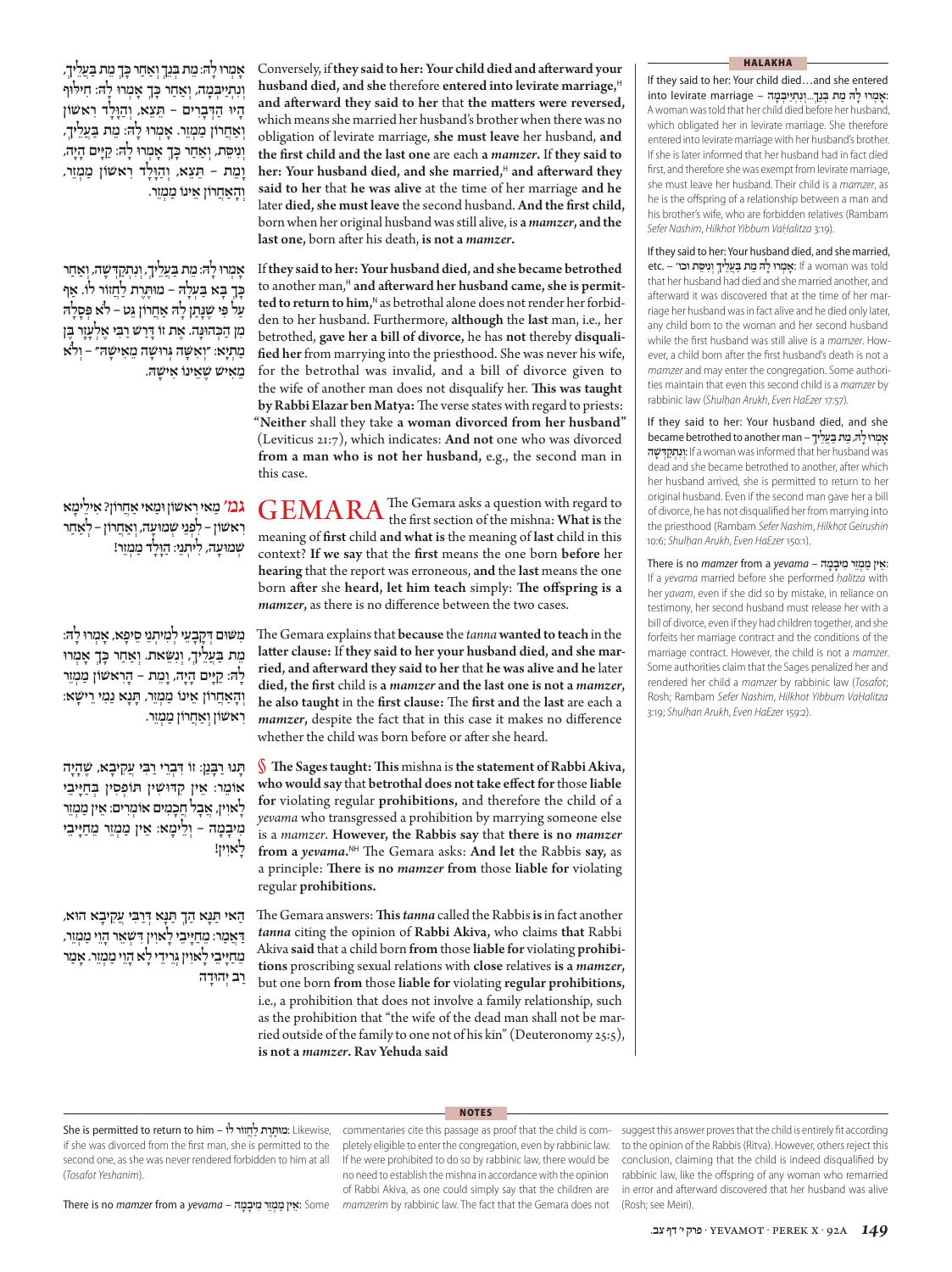# Perek **X** Daf **92** Amud **b**

### **NOTES**

 Betrothal does not take effect with a *yevama* – **איןֵ** this explain commentaries Some : **ִק ּדּו ׁ ִשין ּת ְוֹפ ִסין ִּב ָיבָמה** opinion in the following manner: Levirate marriage overrides the prohibition of a brother's wife, whereas betrothal does not override this prohibition, i.e., in the absence of the mitzva of levirate marriage, betrothal is ineffective with a brother's wife. Therefore, betrothal should certainly not be effective when there is an obligation of levirate marriage (Maharik). With regard to the dispute between Rav and Shmuel, Rabbeinu Tam explains that both Rav and Shmuel agree that a prohibition is involved, as the verse states: "The wife of the dead man shall not be married outside of the family to one not of his kin" (Deuteronomy 25:5), which undoubtedly prohibits her from marrying someone else. Their dispute is whether this verse also indicates that the act of betrothal itself is of no account. Some say that this is the explanation of the Rambam as well. Others, however, maintain that according to Rav there is no prohibition here at all, as the Torah simply states that the betrothal does not take effect, which means that if she married a stranger she has not violated a prohibition. Rather, she had neglected to fulfill the positive mitzva of levirate marriage (Rabbi Yehuda al-Madari).

 Some : **ִאם ָהָיה ְיָבָמ ּה ּכֵֹהן** – priest a was *yavam* her If commentaries cite a tradition that this passage is not part of the Gemara itself but comes from other, truncated collections of *halakhot*, which are very stringent in this case (Ra'avan, citing Rabbeinu Ĥananel). Others contend that although there is no proper source for these *halakhot*, they are alluded to in Judah's statement to Tamar to "remain a widow in your father's house" (Genesis 38:11), which indicates that a woman waiting for her *yavam* is entirely prohibited from marrying anyone else (*Sekhel Tov*).

Many early authorities explain that the Gemara is referring only to a *yevama* who purposely became betrothed to another, but not to one who did so unwittingly. There is even an opinion that if the woman acted unwittingly the court compels the *yavam* to perform *ĥalitza* (*Nimmukei Yosef* ). Likewise, some maintain that if she married, especially if she had children, the *yavam* must perform *ĥalitza* and she is permitted to her new husband (see *Halakhot Gedolot*). Others offer a compromise opinion and claim that the court does not force the *yavam* to perform*ĥalitza*, but if he did so of his own accord the woman is permitted to her new husband even if she married beforehand (see Meiri).

The Jerusalem Talmud also cites a dispute concerning this case. One opinion in the Gemara there states: This one performs *ĥalitza* and this one may retain her as a wife. The Gemara rejects this opinion outright, arguing that even if the *halakha* is not in accordance with the ruling of the mishna concerning the child of a *yevama* who married another man, nevertheless the *halakha* that she must leave both this one and this one is unanimous.

**Betrothal does not apply to her, etc. – קדּוּשִׁין אֵין בַּה וכו׳**: Rashi explains that this statement is assumed to be referring to a bill of divorce, i.e., if she was married to someone other than her *yavam* she requires a bill of divorce. Other commentaries raise several difficulties with this interpretation and maintain instead that the reference is to her prohibition to the *yavam* afterward (*Tosafot Yeshanim*). If she was merely betrothed to another, she is certainly permitted to the *yavam*, but if she actually married she is forbidden to the *yavam*. Some commentaries discuss the relationship between this *halakha* and the fundamental dispute with regard to the effectiveness of the betrothal of another man to a *yevama* (see Rid, Ritva, Razah, and *Milĥamot Hashem*).

**ָאַמרַרב: ִמַּנִין ֶׁשֵאין ִק ּדּו ׁ ִשין ּת ְוֹפ ִסין ִּב ָיבָמה? ֶׁשֶּנֱאַמר ״לֹא ִת ְהֶיה ֵאֶׁשת ַה ֵּמת ַה ּחוָצה ְל ִא ׁיש ָזר״ – לֹא ְּתֵהא ָּב ּה ֲהָוָיה ְלָזר.** 

**ּו ׁ ְש ּמוֵאל ָאַמר: ַּבֲעִנ ּיּוֵת ּ ינו ְצִר ָיכה ֵּגט. ְמַסְּפָקא ֵל ּיה ִל ׁ ְש ּמוֵאל ַהאי ״לֹא ִת ְהֶיה ֵאֶׁשת ַה ֵּמת״ ִאי ְלָלאו ּהוא ְ ּדָאָתא, ִאי ְ ּדָלא ָּתְפֵסי ָּב ּה ִק ּדּו ׁ ִשין ּהוא ְ ּדָאָתא.**

**ֲאַמרֵל ּיהַרב ָמִרי ַּברָרֵחל ְלַרב ַאׁ ִשי, ָה ִכי ּכָו ֵות ּיה ִ ּד ׁ ְש ּמוֵאל. ֲאַמרֲאֵמ ַימר: ֲהָלָכה ְ ֲאַמרַרב ַאׁ ִשי: ָהׁ ְשָּתא ַּדֲאַמר ֲאֵמ ַימר ּכָו ֵות ּיה ִ ּד ׁ ְש ּמוֵאל, ִאם ָהָיה ִה ְל ְכָתא ְ ְיָבָמ ּה ּכֵֹהן – ֵחוֹלץ ָל ּה ְו ַׁשְרָיא ֵל ּיה.** 

**ּכן ָמ ִצ ּ ינו ֵחוֹטא ִא ַּית ּגּוֵרי ִא ַּיתַּגר?! ִאם ֵ ּלא, ִאם ָהָיה ְיָבָמ ּה ִי ְׂשָרֵאל – ּכר! ֶאָ ִנ ְׂשָ ֵ נוֹתן ָל ּה ֵׁשִני ֵּגט ְו ּהו ְּתָרה לוֹ.**

**ָאַמרַרב ִּגֵּידל ָאַמרַרב ִחָיּיא ַּבר ֵ יוֹסף ָאַמרַרב: ְיָבָמה, ִק ּדּו ׁ ִשין ֵאין ָּב ּה, ִנּ ׂשּו ִאין ֵיׁש ָּב ּה. ִאי ִק ּדּו ׁ ִשין ֵאין ָּב ּה, ִנּ ׂשּו ִאין ַנִמי ֵאין ָּב ּה! ֵא ָימא: ִק ּדּו ׁ ִשין ְוִנּ ׂשּו ִאין ֵאין ָּב ּה.** that **Rav said: From where** is it derived **that betrothal** by another man **does not take eff ect with a** *yevama***?**<sup>N</sup>**As it is stated: "Th e wife of the dead man shall not be married outside of the family to one**  not of his kin" (Deuteronomy 25:5), which indicates: She shall not **have** the possibility of **becoming** married **to one not of his kin,** i.e., his betrothal is of no account.

**And Shmuel said: In our poverty** of knowledge, as we do not fully understand the verse, she requires a bill of divorce. The Gemara explains: **Shmuel was uncertain with regard to this** verse: **"Th e wife of the dead man shall not be married** outside," **whether it comes for a prohibition,** i.e., the woman is prohibited from marrying another man but the betrothal of that other man is effective, or **whether** it **comes** to teach **that betrothal** by any other man **does not take eff ect with her.**

**Rav Mari bar Raĥel said to Rav Ashi** that**Ameimar said as follows: Th e** *halakha* **is in accordance** with the opinion of **Shmuel.**<sup>H</sup>**Rav Ashi said: Now that Ameimar said** that **the** *halakha* **is in accordance**  with the opinion of **Shmuel,** who maintains that one who betroths a *yevama* before she has performed *ĥalitza* must give her a bill of divorce, if her *yavam* was a priest,<sup>NH</sup> he performs *halitza* with her, as she is forbidden to him after the man who betrothed her gave her a bill of divorce, and she is thereby permitted to the man to whom she was betrothed.

The Gemara expresses surprise at this ruling: But in that case, she thereby **gains** from her prohibited betrothal, as she may subsequently marry the man who betrothed her illegally. If so, we find a sinner **benefi ting** from his transgression. **Rather,** the Gemara emends the teaching: **If her** *yavam* was a regular **Israelite**,<sup> $H$ </sup> this **second** man who betrothed her must give her a bill of divorce, and she is permitted **to** the *yavam*, as a non-priest may marry a divorcée.

§ **Rav Giddel said** that**Rav Ĥiyya bar Yosef said** that**Rav said:** With regard to a *yevama*, betrothal does not apply to her,<sup>N</sup> but marriage **does** apply **to her.**<sup>H</sup>Th e Gemara expresses puzzlement: **If betrothal does not** apply **to her, marriage also** should **not** apply **to her.** How can marriage take effect if the earlier and less binding stage of betrothal is of no consequence? Rather, emend the above statement and **say: Neither betrothal nor marriage** apply **to her.**

**HALAKHA**

 A *yevama* who became betrothed to someone else – **מהָבָיְ ּנְתַקְ ּד ָׁשה ַל ּחוץ ִשֶׁ** : If a *yevama* became betrothed to someone else before she performed *ĥalitza* with the *yavam*, her betrothal is valid due to uncertainty. The *halakha* is in accordance with the opinion of Shmuel, as ruled by Ameimar (Rambam *Sefer Nashim*, *Hilkhot Yibbum VaĤalitza* 4:14; *Shulĥan Arukh*, *Even HaEzer* 44:7).

 If her *yavam* was a priest – **הןֵֹכּ הּ מָבָיְ יהָהָ**: In the case of the Gemara, if the *yavam* was a priest, who is forbidden to a divorcée, she must leave the second man with a bill of divorce, so that this sinner not benefit from her transgression, after which the *yavam* performs *ĥalitza* with her (Rambam *Sefer Nashim*, *Hilkhot Yibbum VaĤalitza* 2:19; *Shulĥan Arukh*, *Even HaEzer* 159:1).

 woman a If : **ִאם ָהָיה ְיָבָמ ּה ִי ְׂשָרֵאל** – Israelite an was *yavam* her If who required levirate marriage from a regular Israelite mistakenly became betrothed to another, the second man must give her a bill of divorce, after which the *yavam* can perform either levirate marriage or *ĥalitza*.

Some maintain that this *halakha* applies solely to a *yevama* who became betrothed to another man despite knowing that she was required to perform *ĥalitza*, but if she did so thinking she was exempt from levirate marriage she requires a bill of divorce only if the *yavam* wishes to enter into levirate marriage with her. If, however, the *yavam* prefers to perform *ĥalitza*, he may do so and she is free to marry the man who betrothed her, although he must betroth her a second time after her *ĥalitza*. This is the ruling of the Rema, based on the opinion of most early authorities, including *Halakhot Gedolot*, *Tosafot*, the Rambam, and the Ramban. However, others distinguish between the type of mistake the *yevama* committed: If she was completely unaware that her late husband had a brother, she is permitted to marry the man who betrothed her, but if she relied on a mere rumor that the *yavam* had died, she must leave this second man (*Terumot HaDeshen*; Rambam *Sefer Nashim*, *Hilkhot Yibbum VaĤalitza* 2:19; *Shulĥan Arukh*, *Even HaEzer* 159:1).

 Marriage does apply to her – **הּ בָּ שׁיֵ איןִ וּיש ׂ ּ נִ**: If a woman waiting for her *yavam* married someone else, even unwittingly, her new husband must release her with a bill of divorce, even if they had children together. She is permanently forbidden both to the husband and the *yavam*, and all thirteen penalties imposed by the Sages on a woman who married a man forbidden to her apply to this woman, with the exception that her child from this man is not a *mamzer*. Some authorities claim that her children from him are *mamzerim* by rabbinic law. After she has received a bill of divorce from the husband, the *yavam* performs *ĥalitza* with her, thereby permitting her to other men (*Shulĥan Arukh*, *Even HaEzer* 159:2).